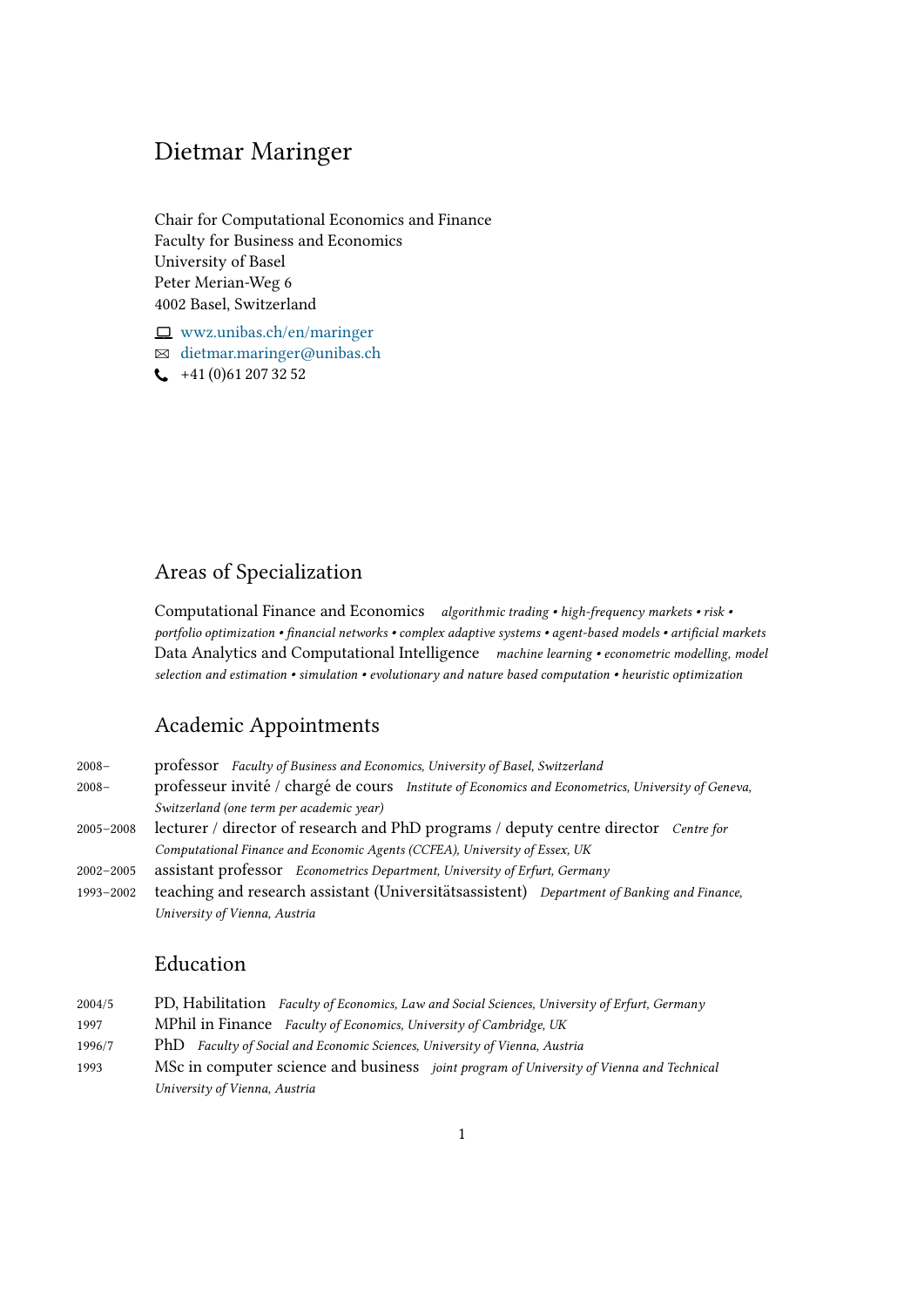## Selected Publications

- [1] Ben Craig, Dietmar Maringer, and Sandra Paterlini. "Creating (Parsimonious) Banking Networks". In: 11th Conference on Computational and Financial Econometrics (CFE 2017) and 10th International Conference of the ERCIM (European Research Consortium for Informatics and Mathematics) Working Group on Computational and Methodological Statistics (CMStatistics 2017). 2017.
- [2] Sebastian Deininger and Dietmar Maringer. Channels of Sovereign Risk Spillovers and Investment in the Manufacturing Sector. Tech. rep. 2017/07. WWZ, University of Basel, 2017. URL: https: [//wwz.unibas.ch/uploads/tx](https://wwz.unibas.ch/uploads/tx_x4epublication/07_2017_Channels_of_Sovereign_Risk_Spillovers_and_Investment_in_the_Manufacturing_Sector_Deininger_Maringer.pdf) x4epublication/07 2017 Channels of Sovereign Risk Spillovers and Investment in the [Manufacturing](https://wwz.unibas.ch/uploads/tx_x4epublication/07_2017_Channels_of_Sovereign_Risk_Spillovers_and_Investment_in_the_Manufacturing_Sector_Deininger_Maringer.pdf) Sector Deininger Maringer.pdf.
- [3] Christian Oesch and Dietmar Maringer. "Low-Latency Liquidity Inefficiency Strategies". In: Quantitative Finance 17.5 (2017), pp. 717–727. URL: https://doi.org/10.1080/14697688.2016.1242765.
- [4] Wolfgang Aussenegg, Louisa Chen, Ranko Jelic, and Dietmar Maringer. Does Market Liquidity Risk Affect Euro Corporate Bond Returns More Seriously in Stress Periods? Bank Underground. Bank of England, 2016. URL: https://bankunderground.co.uk/tag/time-varying-risk-premium/.
- [5] Wolfgang Aussenegg, Louisa Chen, Ranko Jelic, and Dietmar Maringer. "Time Varying Illiquidity of European Corporate Bonds". In: 20th European Financial Management Association (EFMA) Annual Meeting 2016. Basel, 2016.
- [6] Dietmar Maringer and Sebastian H. M. Deininger. "Selecting and Estimating Interest Rate Models with Evolutionary Methods". In: Evolutionary Intelligence 9.4  $(2016)$ , pp. 137–151. URL: https://doi.org/10.1007/s12065-016-0145-2.
- [7] Dietmar Maringer and Susan Kriete-Dodds. "Overcondence in the Credit Card Market". In: Analyzing the Economics of Financial Market Infrastructures. Ed. by Martin Diehl, Biliana Alexandrova-Kabadjova, Richard Heuver, and Serafín Martínez-Jaramillo. IGI Global, 2016, pp. 150-168.
- [8] Jin Zhang and Dietmar Maringer. "Using a Genetic Algorithm to Improve Recurrent Reinforcement Learning for Equity Trading". In: Computational Economics 47.4 (2016), pp. 551-567. url: https://doi.org/10.1007/s10614-015-9490-y.
- [9] Jessica James, Dietmar Maringer, Vasile Palade, and Antoaneta Serguieva. "Special Issue of Quantitative Finance on 'Financial Data Analytics'". In: Quantitative Finance 15.10 (2015), pp. 1617–1617. url: https://doi.org/10.1080/14697688.2015.1075707.
- [10] Yvan Lengwiler and Dietmar Maringer. "Regulation and Contagion of Banks". In: Journal of Banking Regulation 16.1 (2015), pp. 64–71. url: https://doi.org/10.1057/jbr.2013.20.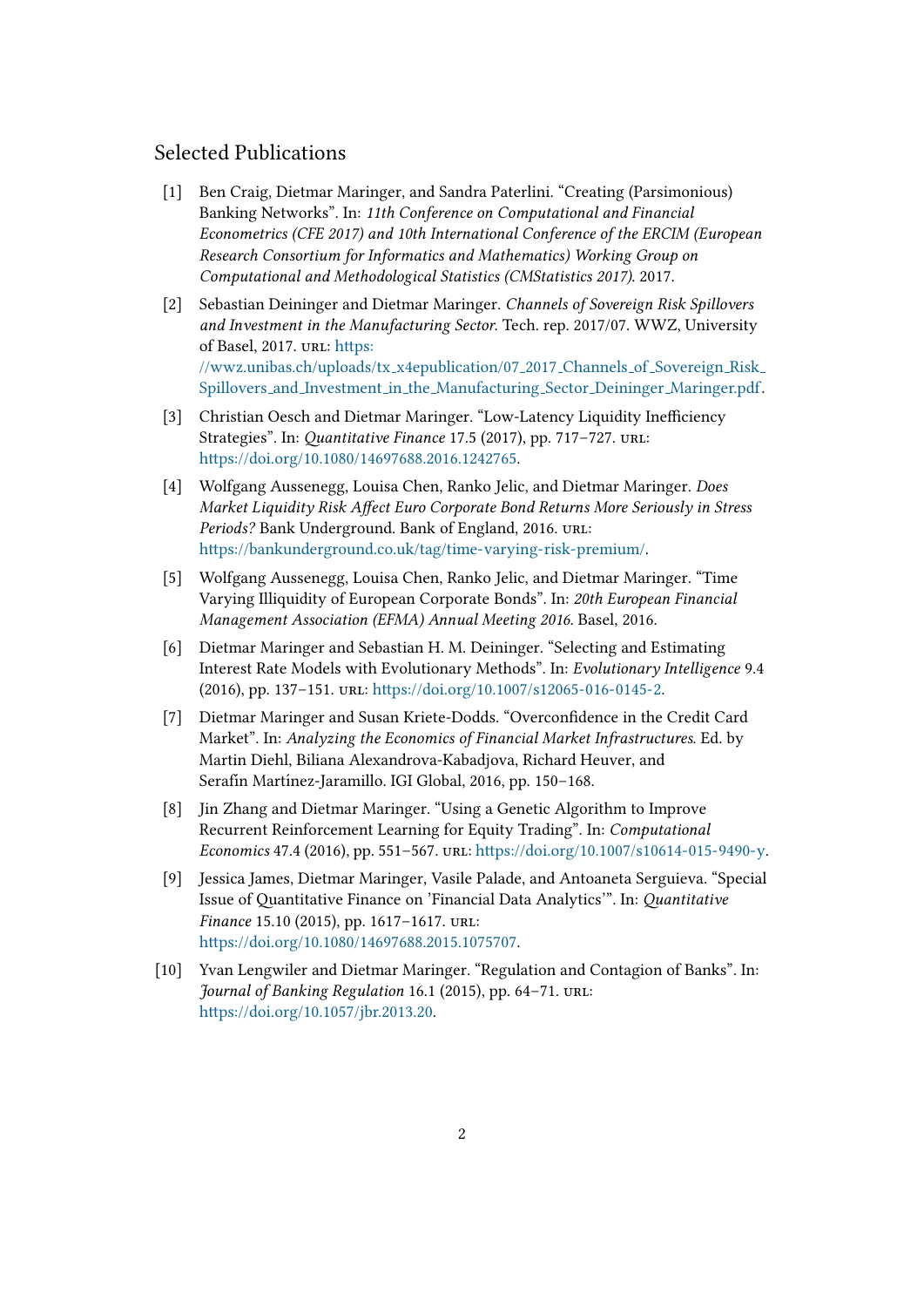- [11] Christian Oesch and Dietmar Maringer. "A Neutral Mutation Operator in Grammatical Evolution". In: Intelligent Systems'2014. Ed. by P. Angelov, K.T. Atanassov, L. Doukovska, M. Hadjiski, V. Jotsov, J. Kacprzyk, N. Kasabov, S. Sotirov, E. Szmidt, and S. Zadrożny. Cham: Springer International Publishing, 2015, pp. 439–449.
- [12] Dietmar Maringer and Jin Zhang. "Transition Variable Selection for Regime Switching Recurrent Reinforcement Learning". In: 2014 IEEE Conference on Computational Intelligence for Financial Engineering Economics (CIFEr). 2014, pp. 407-413. url: https://doi.org/10.1109/CIFEr.2014.6924102.
- [13] Jin Zhang and Dietmar Maringer. "Two Parameter Update Schemes for Recurrent Reinforcement Learning". In: 2014 IEEE Congress on Evolutionary Computation (CEC). 2014, pp. 1449-1453. url: https://doi.org/110.1109/CEC.2014.6900330.
- [14] Dietmar Maringer. "Heuristic Optimization for Time Series Analysis". In: 7th International Workshop on Simulation. University of Bologna, 2013.
- [15] Dietmar Maringer and Sebastian Deininger. "Estimating Time Series Models with Heuristic Methods: The Case of Economic Parity Conditions". In: 6th International Conference of the ERCIM WG on Computational and Methodological Statistics. London, 2013.
- [16] Christian Oesch and Dietmar Maringer. "Portfolio Optimization under Market Impact Costs". In: 2013 IEEE Congress on Evolutionary Computation. 2013, pp. 1–7. url: https://doi.org/10.1109/CEC.2013.6557546.
- [17] Jin Zhang and Dietmar Maringer. "Indicator Selection for Daily Equity Rrading with Recurrent Reinforcement Learning". In: GECCO 2013. 2013, pp. 1757–1758.
- [18] Anthony Brabazon, Michael O'Neill, and Dietmar Maringer. "Natural Computing in Computational Finance (Volume 4): Introduction". In: Natural Computing in Computational Finance: Volume 4. Ed. by Anthony Brabazon, Michael O'Neill, and Dietmar Maringer. Berlin, Heidelberg: Springer Berlin Heidelberg, 2012, pp. 1–8. url: https://doi.org/10.1007/978-3-642-23336-4\_1.
- [19] Anthony Brabazon, Michael O'Neill, and Dietmar Maringer, eds. Natural Computing in Computational Finance. Vol. 4. Studies in Computational Intelligence. Berlin, Heidelberg: Springer Berlin Heidelberg, 2012. url: https://rd.springer.com/book/10.1007/978-3-642-23336-4.
- [20] Dietmar Maringer and Susan Kriete-Dodds. "Subscription Markets: An Agent-Based Approach". In: Proceedings of the 8th European Social Simulation Association Conference. 2012, pp. 179–190.
- [21] Dietmar Maringer, Sandra Paterlini, and Peter Winker. "The 3rd Special Issue on Optimization Heuristics in Estimation and Modelling Problems". In: Computational Statistics & Data Analysis 56.10 (2012). The 3rd Special Issue on Optimization Heuristics in Estimation and Modelling Problems, pp. 2963–2964. url: http://www.sciencedirect.com/science/article/pii/S0167947312001909.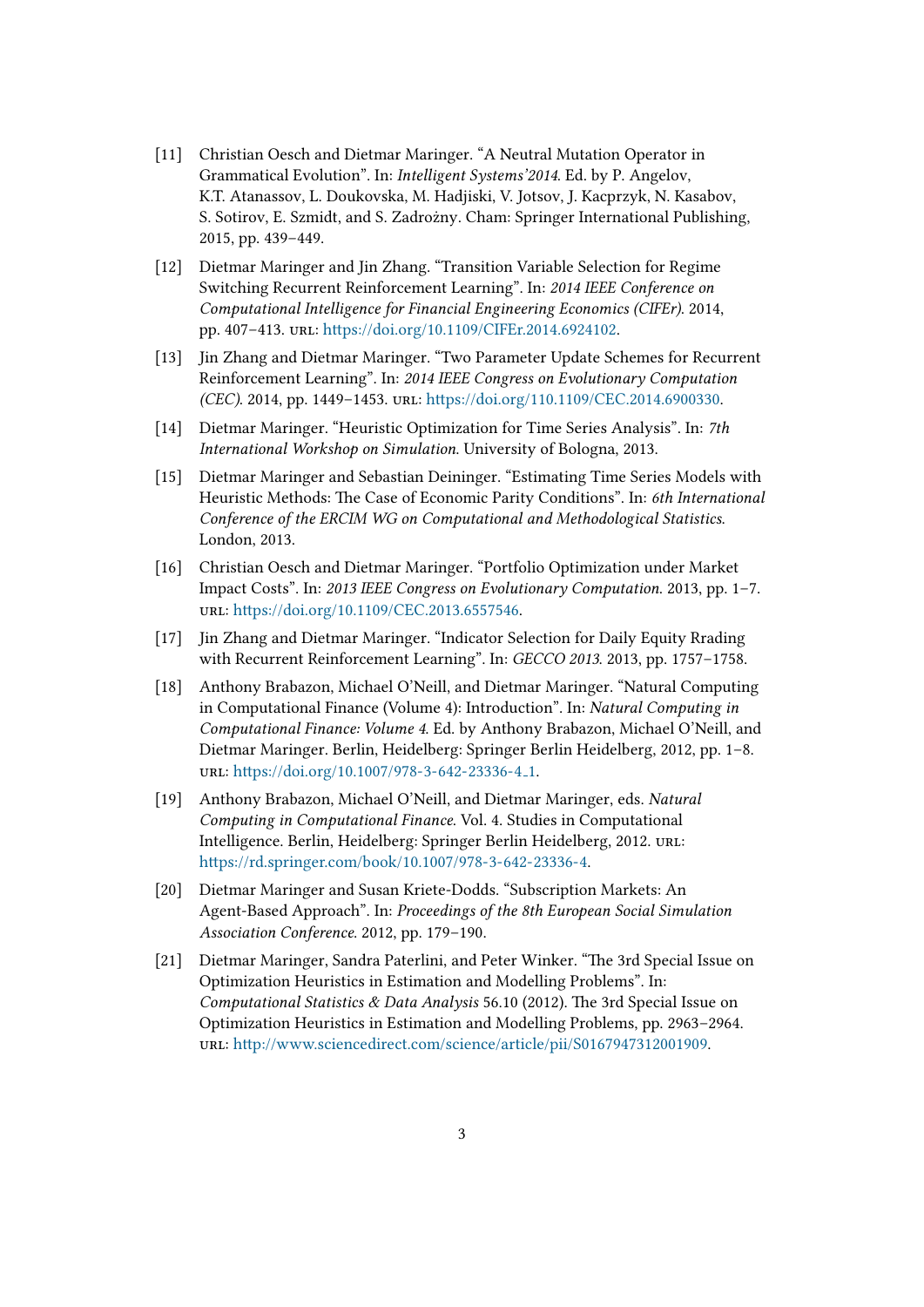- [22] Dietmar Maringer and Tikesh Ramtohul. "Regime-Switching Recurrent Reinforcement Learning for Investment Decision Making". In: Computational Management Science 9.1 (2012), pp. 89–107. url: https://doi.org/10.1007/s10287-011-0131-1.
- [23] Dietmar Maringer and Tikesh Ramtohul. "Regime-Switching Recurrent Reinforcement Learning in Automated Trading". In: Natural Computing in Computational Finance: Volume 4. Ed. by Anthony Brabazon, Michael O'Neill, and Dietmar Maringer. Berlin, Heidelberg: Springer Berlin Heidelberg, 2012, pp. 93-121. url: https://doi.org/10.1007/978-3-642-23336-4\_6.
- [24] XiaoHua Chen and Dietmar Maringer. "Detecting Time-Variation in Corporate Bond Index Returns: A Smooth Transition Regression Model". In: Journal of Banking & Finance 35.1 (2011), pp. 95–103. url: [hp://www.sciencedirect.com/science/article/pii/S0378426610002815.](http://www.sciencedirect.com/science/article/pii/S0378426610002815)
- [25] Manfred Gilli, Dietmar Maringer, and Enrico Schumann. Numerical Methods and Optimization in Finance. Academic Press, 2011. url: https://www.elsevier.com/books/numerical-methods-and-optimization-in[nance/gilli/978-0-12-375662-6.](https://www.elsevier.com/books/numerical-methods-and-optimization-in-finance/gilli/978-0-12-375662-6)
- [26] Yvan Lengwiler and Dietmar Maringer. Autonomously Interacting Banks. Tech. rep. 2011/07. WWZ, University of Basel, 2011. url: https://wwz.unibas.ch/uploads/tx\_[x4epublication/Interacting-Banks](https://wwz.unibas.ch/uploads/tx_x4epublication/Interacting-Banks_01.pdf)\_01.pdf.
- [27] Dietmar Maringer and Tikesh Ramtohul. "GP-Based Rebalancing Triggers for the CPPI". In: 2011 IEEE Symposium on Computational Intelligence for Financial Engineering and Economics (CIFEr). 2011, pp. 1–8. url: https://doi.org/10.1109/CIFER.2011.5953561.
- [28] Jin Zhang and Dietmar Maringer. "Distributing Weights under Hierarchical Clustering: A Way in Reducing Performance Breakdown". In: Expert Systems with Applications 38.12 (2011), pp. 14952–14959. url: [hp://www.sciencedirect.com/science/article/pii/S0957417411008360.](http://www.sciencedirect.com/science/article/pii/S0957417411008360)
- [29] Jin Zhang and Dietmar Maringer. "Selecting Pair-Copulas with Downside Risk Minimisation". In: Int. Journal of Financial Markets and Derivatives 2 (Jan. 2011), pp. 121–148.
- [30] Anthony Brabazon, Michael O'Neill, and Dietmar Maringer. "Natural Computing in Computational Finance (Volume 3): Introduction". In: Natural Computing in Computational Finance. Ed. by Anthony Brabazon, Michael O'Neill, and Dietmar Maringer. Berlin, Heidelberg: Springer Berlin Heidelberg, 2010, pp. 1–6. url: https://doi.org/10.1007/978-3-642-13950-5<sub>-1</sub>.
- [31] Anthony Brabazon, Michael O'Neill, and Dietmar Maringer, eds. Natural Computing in Computational Finance. Vol. 3. Studies in Computational Intelligence. Springer Berlin Heidelberg, 2010. url: https://rd.springer.com/book/10.1007/978-3-642-13950-5.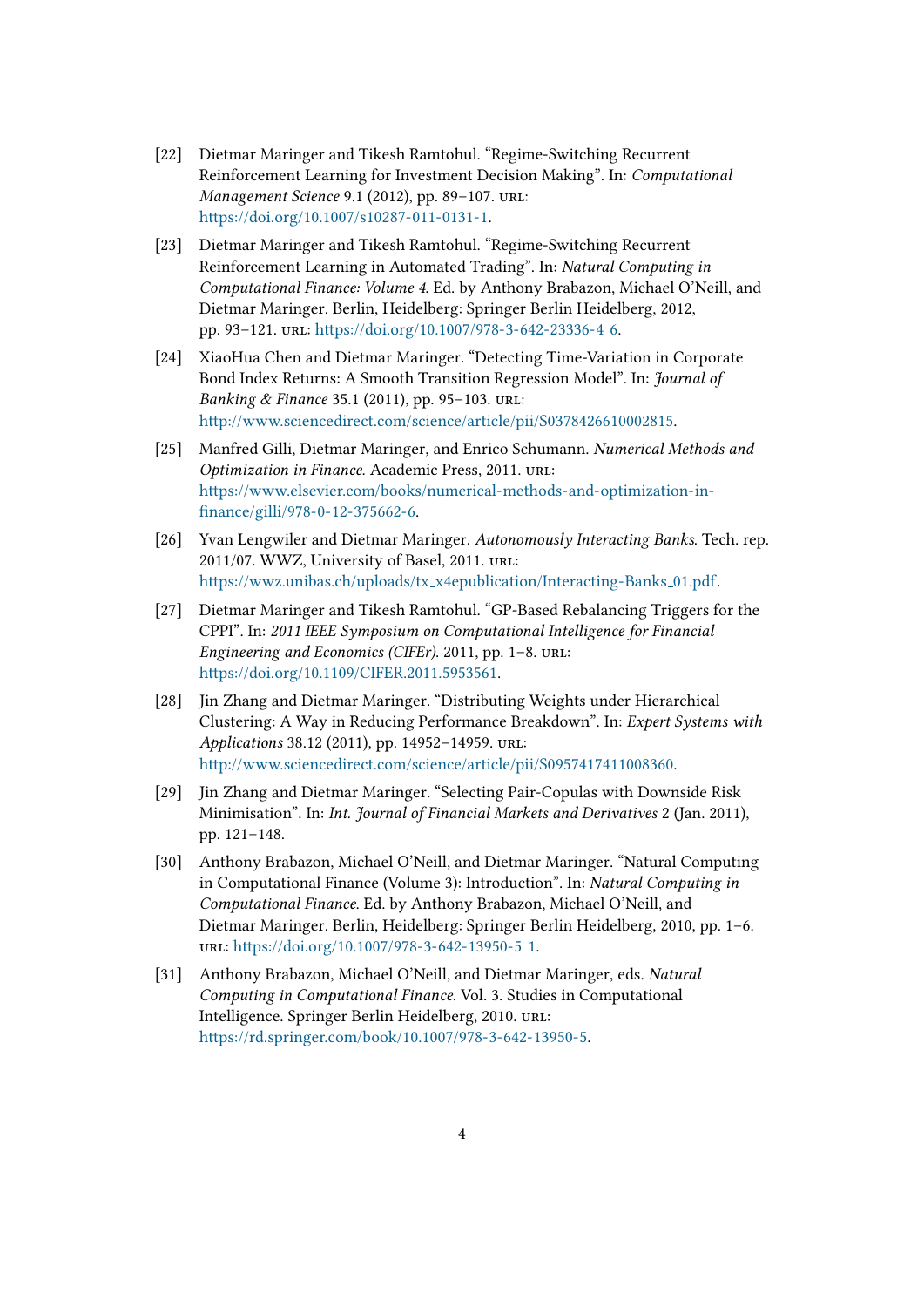- [32] Dietmar Maringer and Tikesh Ramtohul. "Threshold Recurrent Reinforcement Learning Model for Automated Trading". In: Applications of Evolutionary Computation. Ed. by Cecilia Di Chio et al. Berlin, Heidelberg: Springer Berlin Heidelberg, 2010, pp. 212–221.
- [33] Philip Saks and Dietmar Maringer. "Evolutionary Money Management". In: Natural Computing in Computational Finance. Ed. by Anthony Brabazon, Michael O'Neill, and Dietmar Maringer. Berlin, Heidelberg: Springer Berlin Heidelberg, 2010, pp. 169–190. url.: https://doi.org/10.1007/978-3-642-13950-5<sub>-10</sub>.
- [34] Jin Zhang and Dietmar Maringer. "A Clustering Application in Portfolio Management". In: Electronic Engineering and Computing Technology. Ed. by Sio-Iong Ao and Len Gelman. Dordrecht: Springer Netherlands, 2010, pp. 309–321. url: https://doi.org/10.1007/978-90-481-8776-8\_27.
- [35] Jin Zhang and Dietmar Maringer. "Index Mutual Fund Replication". In: Natural Computing in Computational Finance. Ed. by Anthony Brabazon, Michael O'Neill, and Dietmar Maringer. Berlin, Heidelberg: Springer Berlin Heidelberg, 2010, pp. 109-130. url: https://doi.org/10.1007/978-3-642-13950-5<sub>-7</sub>.
- [36] Qingfu Zhang, Hui Li, Dietmar Maringer, and Edward Tsang. "MOEA/D with NBI-style Tchebycheff Approach for Portfolio Management". In: IEEE Congress on Evolutionary Computation. 2010, pp. 1–8. url: https://doi.org/10.1109/CEC.2010.5586185.
- [37] Dietmar Maringer and Panos Parpas. "Global Optimization of Higher Order Moments in Portfolio Selection". In: Journal of Global Optimization 43.2 (2009), pp. 219-230. url: https://doi.org/10.1007/s10898-007-9224-3.
- [38] Philip Saks and Dietmar Maringer. "Statistical Arbitrage with Genetic Programming". In: Natural Computing in Computational Finance: Volume 2. Ed. by Anthony Brabazon and Michael O'Neill. Berlin, Heidelberg: Springer Berlin Heidelberg, 2009, pp. 9-29. url: https://doi.org/10.1007/978-3-540-95974-8<sub>-2</sub>.
- [39] Giacomo di Tollo and Dietmar Maringer. "Metaheuristics for the Index Tracking Problem". In: Metaheuristics in the Service Industry. Ed. by Kenneth Sörensen, Marc Sevaux, Walter Habenicht, and Martin Josef Geiger. Berlin, Heidelberg: Springer Berlin Heidelberg, 2009, pp. 127–154. url: https://doi.org/10.1007/978-3-642-00939-6\_8.
- [40] Peter Winker and Dietmar Maringer. "Model Selection and Rank Estimation in Vector Error Correction Models". In: Computational and Financial Econometrics Conference. 2009.
- [41] Peter Winker and Dietmar Maringer. "The Convergence of Estimators Based on Heuristics: Theory and Application to a GARCH Model". In: Computational Statistics 24.3 (2009), pp. 533–550. url: https://doi.org/10.1007/s00180-008-0145-5.
- [42] Jin Zhang and Dietmar Maringer. "Improving Sharpe Ratios and Stability of Portfolios by Using a Clustering Technique". In: Proceedings of the World Congress on Engineering (WCE 2009). Vol. I. 2009, pp. 1–6.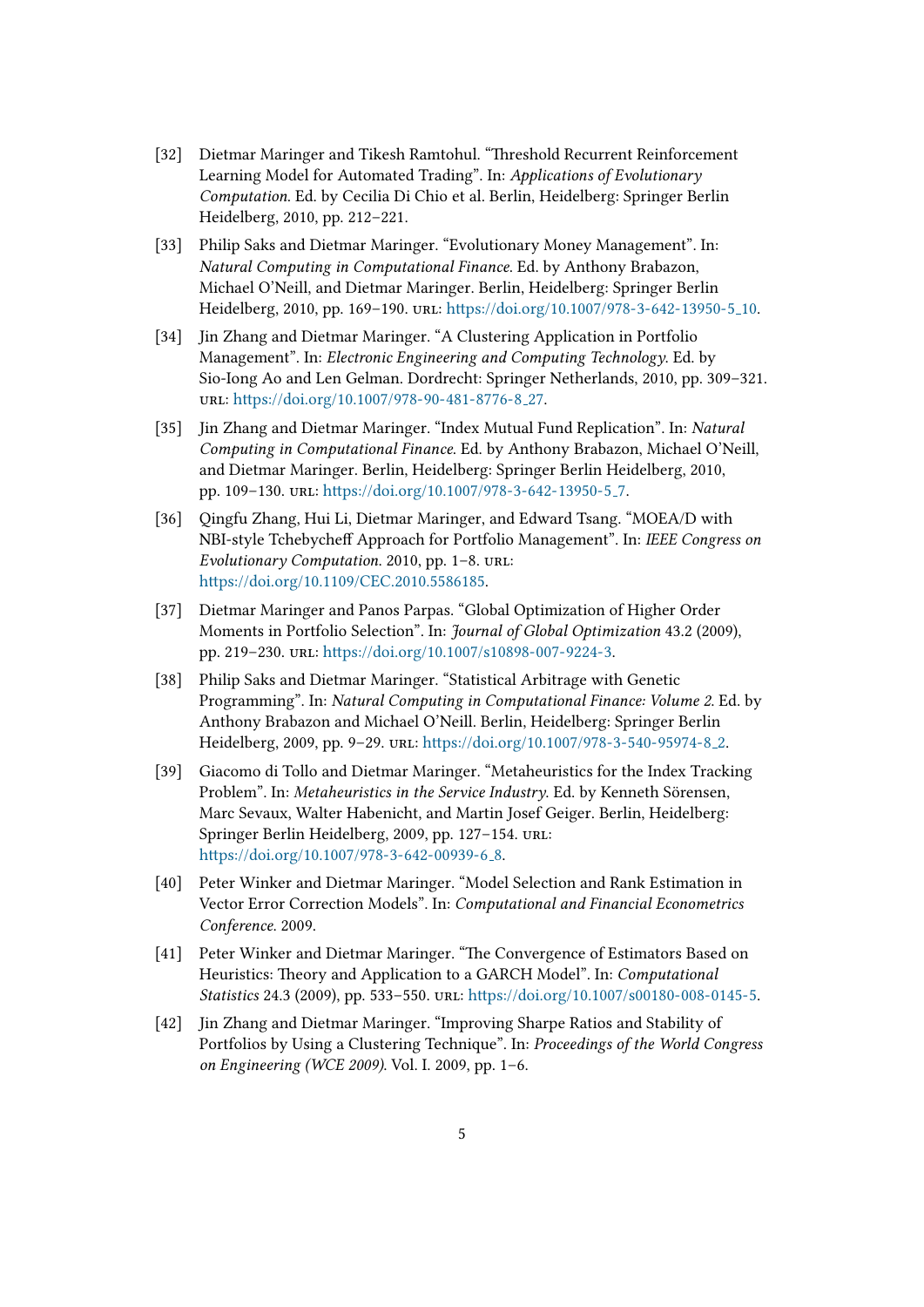- [43] Manfred Gilli, Dietmar Maringer, and Peter Winker. "Applications of Heuristics in Finance". In: Handbook on Information Technology in Finance. Ed. by Detlef Seese, Christof Weinhardt, and Frank Schlomann. Berlin, Heidelberg: Springer Berlin Heidelberg, 2008, pp. 635-653. url: https://doi.org/10.1007/978-3-540-49487-4\_26.
- [44] Anil Khuman, Nick Constantinou, and Dietmar Maringer. "Constant Proportion Portfolio Insurance: Statistical Properties and Practical Implications". In: Computational Management Science Conference. London, 2008.
- [45] Dietmar Maringer. "Constrained Index Tracking under Loss Aversion Using Differential Evolution". In: Natural Computing in Computational Finance. Ed. by Anthony Brabazon and Michael O'Neill. Berlin, Heidelberg: Springer Berlin Heidelberg, 2008, pp. 7-24. url: https://doi.org/10.1007/978-3-540-77477-8<sub>-2</sub>.
- [46] Dietmar Maringer. "Heuristic Optimization for Portfolio Management [Application Notes]". In: IEEE Computational Intelligence Magazine 3.4 (2008), pp. 31-34. url: https://doi.org/10.1109/MCI.2008.929847.
- [47] Dietmar Maringer. "Risk Preferences and Loss Aversion in Portfolio Optimization". In: Computational Methods in Financial Engineering: Essays in Honour of Manfred Gilli. Ed. by Erricos J. Kontoghiorghes, Berc Rustem, and Peter Winker. Berlin, Heidelberg: Springer Berlin Heidelberg, 2008, pp. 27–45. url: https://doi.org/10.1007/978-3-540-77958-2\_2.
- [48] Dietmar Maringer and Mark Meyer. "Smooth Transition Autoregressive Models New Approaches to the Model Selection Problem". In: Studies in Nonlinear Dynamics and Econometrics 12 (Mar. 2008).
- [49] Dietmar Maringer and Evdoxia Pliota. "Clustering of Extreme Events: Application of a Time-Varying Threshold". In: Computational Management Science Conference. London, 2008.
- [50] Philip Saks and Dietmar Maringer. "Genetic Programming in Statistical Arbitrage". In: Applications of Evolutionary Computing. Ed. by Mario Giacobini et al. Berlin, Heidelberg: Springer Berlin Heidelberg, 2008, pp. 73–82.
- [51] Philip Saks and Dietmar Maringer. Single versus Dual Tree Genetic Programming for Dynamic Binary Decision Making. CCFEA Working Paper Series WP019-08. University of Essex, 2008.
- [52] Dietmar Maringer and Olufemi Oyewumi. "Index Tracking with Constrained Portfolios". In: Intelligent Systems in Accounting, Finance and Management 15 (June 2007), pp. 57–71.
- [53] Dietmar Maringer and Evdoxia Pliota. "Extreme Value Theory for VaR: The Problem of Sample Size Choice". In: Computational Management Science Conference. Geneva, 2007.
- [54] Peter Winker and Dietmar Maringer. "The Threshold Accepting Optimisation Algorithm in Economics and Statistics". In: Optimisation, Econometric and Financial Analysis. Ed. by Erricos John Kontoghiorghes and Cristian Gatu. Berlin, Heidelberg: Springer Berlin Heidelberg, 2007, pp. 107–125.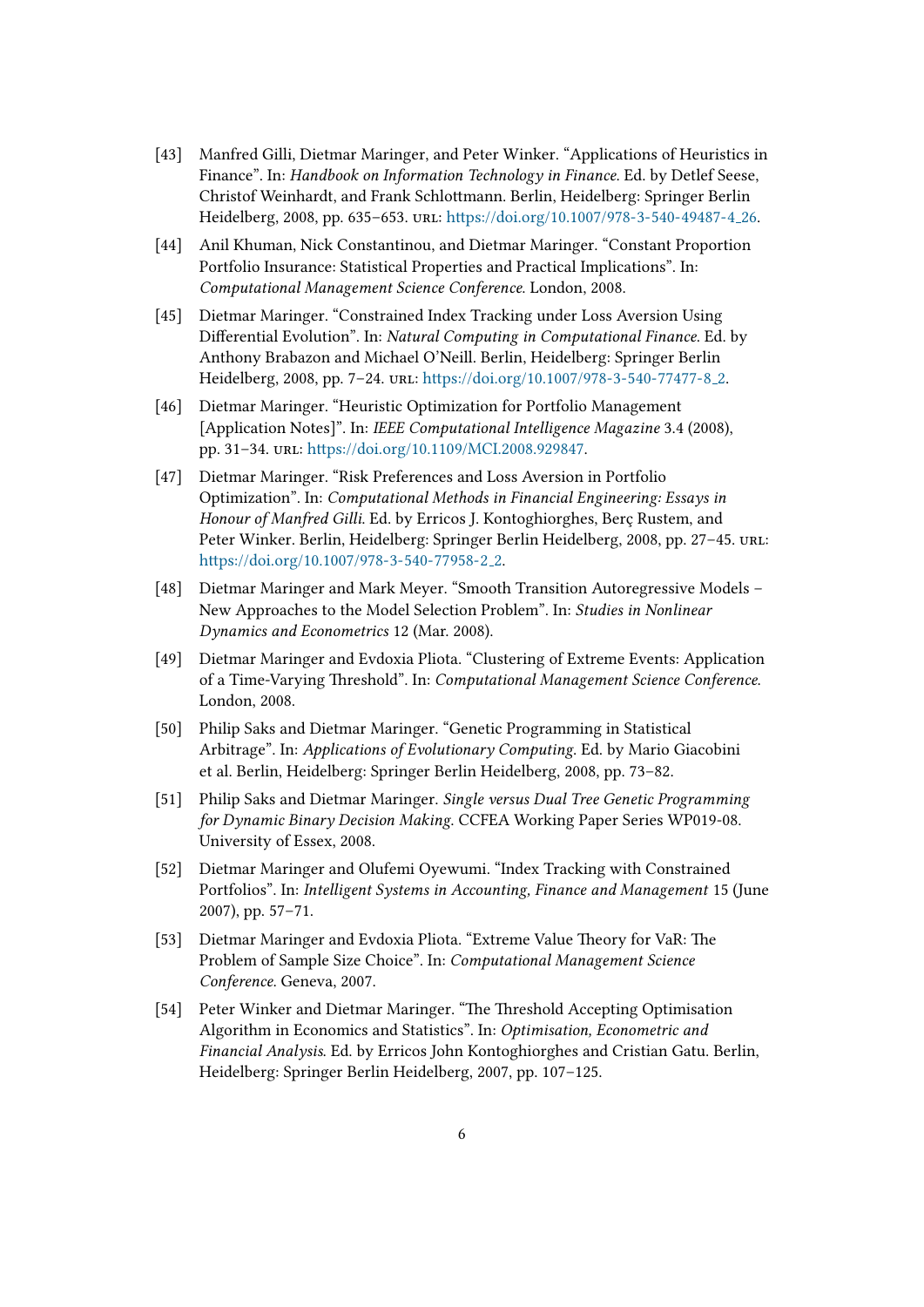- [55] Kai-Tai Fang, Dietmar Maringer, Yu Tang, and Peter Winker. "Lower Bounds and Stochastic Optimization Algorithms for Uniform Designs with Three or Four Levels". In: Mathematics of Computation 75 (Apr. 2006), pp. 859–878. url: [hp://www.ams.org/mcom/2006-75-254/S0025-5718-05-01806-5/S0025-5718-05-](http://www.ams.org/mcom/2006-75-254/S0025-5718-05-01806-5/S0025-5718-05-01806-5.pdf) [01806-5.pdf.](http://www.ams.org/mcom/2006-75-254/S0025-5718-05-01806-5/S0025-5718-05-01806-5.pdf)
- [56] Dietmar Maringer. Small is Beautiful. Diversification with a Limited Number of Assets. CCFEA Working Paper Series WP005-06. University of Essex, 2006.
- [57] Dietmar Maringer. "Distribution Assumptions and Risk Constraints in Portfolio Optimization". In: Computational Management Science 2.2 (2005), pp. 139–153. url: https://doi.org/10.1007/s10287-004-0031-8.
- [58] Dietmar Maringer. Portfolio Management with Heuristic Optimization. Advances in Computational Management Science. Springer, Boston, MA, 2005. url: https://doi.org/10.1007/b136219.
- [59] Peter Winker and Dietmar Maringer. "The Hidden Risks of Optimizing Bond Portfolios under VaR". In: Journal of Risk 9.4 (July 2005), pp. 1-19.
- [60] Dietmar Maringer. "Finding the Relevant Risk Factors for Asset Pricing". In: Computational Statistics & Data Analysis 47.2 (2004). Applications of Optimization Heuristics to Estimation and Modelling Problems, pp. 339–352. URL: [hp://www.sciencedirect.com/science/article/pii/S0167947303002809.](http://www.sciencedirect.com/science/article/pii/S0167947303002809)
- [61] Peter Winker and Dietmar Maringer. "Optimal Lag Structure Selection in VEC-Models". In: New Directions in Macromodelling. Vol. 269. Contributions to Economic Analysis. Elsevier, 2004, pp. 213–234. url: [hp://www.sciencedirect.com/science/article/pii/S0573855504690092.](http://www.sciencedirect.com/science/article/pii/S0573855504690092)
- [62] Dietmar Maringer and Hans Kellerer. "Optimization of Cardinality Constrained Portfolios with a Hybrid Local Search Algorithm". In: OR Spectrum 25.4 (2003), pp. 481-495. url: https://doi.org/10.1007/s00291-003-0139-1.
- [63] Peter Winker and Dietmar Maringer. Portfolio Optimization and Different Risk Constraints with Modified Memetic Algorithms. Working Paper 2003-005E. University of Erfurt, 2003.
- [64] Thomas Breuer, Dietmar Maringer, and Filip Pistovcak. "Selecting Relevant Risk Factors for Stress Testing Scenarios". In: International Conference on Operations Research. Klagenfurt, 2002.
- [65] Edwin O. Fischer, Christian Keber, and Dietmar Maringer. "Anfang gut, alles gut? Eine Empirische Untersuchung über den Fünftageindikator zur Frühprognose auf Aktienmärkten". In: Financial Markets and Portfolio Management 16.4 (2002), pp. 487-496. url: https://doi.org/10.1007/s11408-002-0404-3.
- [66] Dietmar Maringer. "Portfolioselektion bei Transaktionskosten und Ganzzahligkeitsbeschränkungen". In: Zeitschrift für Betriebswirtschaft 72.11 (2002), pp. 1155–1176.
- [67] Dietmar Maringer. "Wertpapierselektion mittels Ant Systems". In: Zeitschrift für Betriebswirtschaft 72.12 (2002), pp. 1221-1240.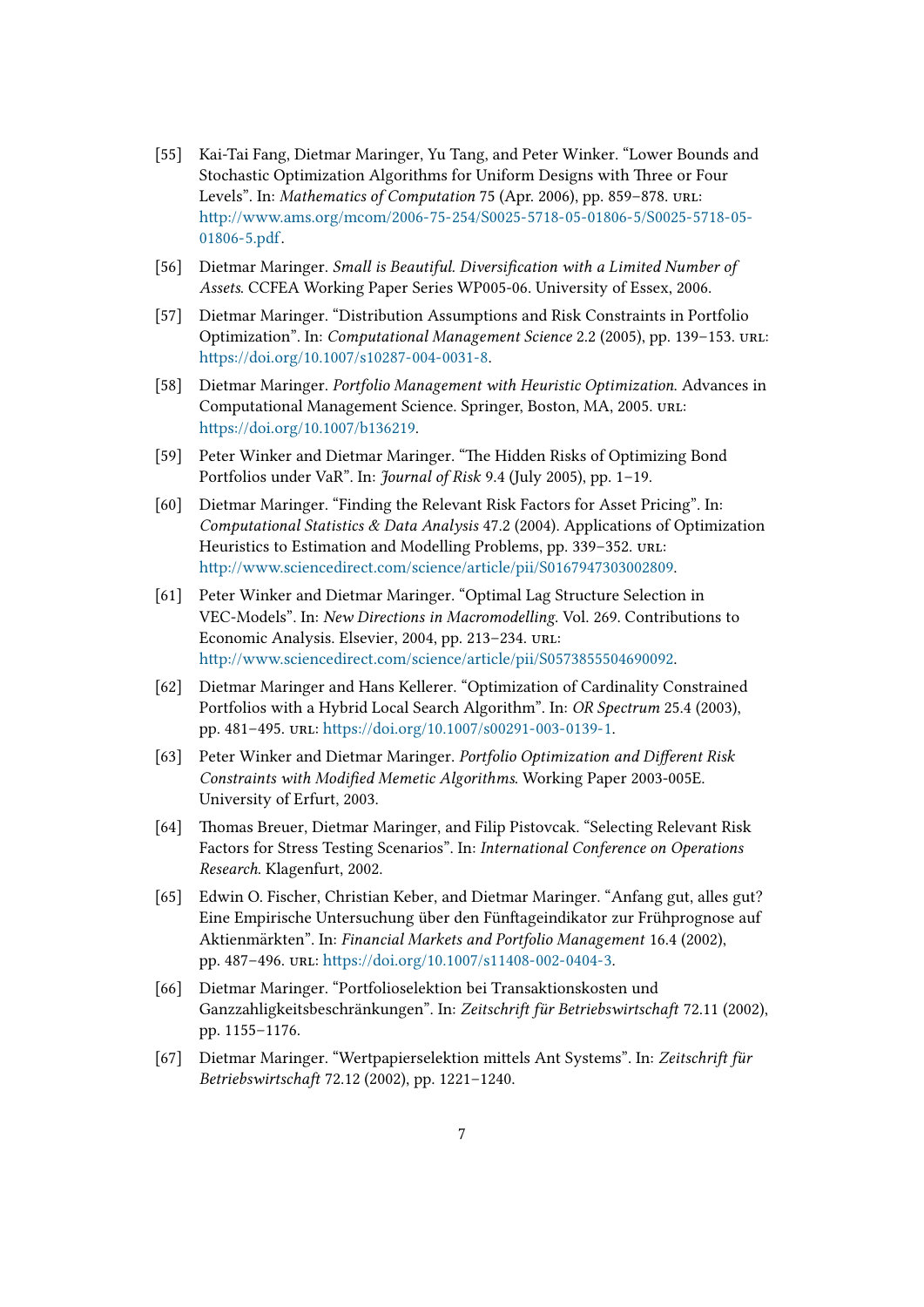- [68] Christian Keber and Dietmar Maringer. "On Genes, Crystals and Ants: Determining Marginal Diversification Effects with Nature Based Algorithms". In: 7th International Conference of the Society of Computational Economics. Yale University, 2001.
- [69] Dietmar Maringer. "Optimizing Portfolios with Ant Systems". In: International ICSC Congress on Computational Intelligence: Methods and Applications (CIMA '2001). University of Wales at Bangor: ICSC Academic Press, Canada and The Netherlands, 2001, pp. 288–294.
- [70] Edwin O. Fischer, Christian Keber, and Dietmar Maringer. "Die Bewertung von Kreditgarantien mittels Hyperoptionen". In: OR-Spektrum 22.4 (2000), pp. 461-489. url: https://doi.org/10.1007/s002910000037.
- [71] Edwin O. Fischer, Christian Keber, and Dietmar Maringer. Arbeitsbuch zur Finanzwirtschaft für Anfänger. Oldenbourg, 1999 (latest reprint 2014). URL: https://www.degruyter.com/view/product/220521.
- [72] Edwin O. Fischer, Christian Keber, and Dietmar Maringer. Arbeitsbuch zur Finanzwirtschaft für Fortgeschrittene. Oldenbourg, 1998. URL: https://www.degruyter.com/view/product/214237.

### Service to the Profession

#### ad hoc refereeing (selection)

Applied Intelligence • Applied Soft Computing • Academic Press • Annals of Operations Research • Central European Journal of Operations Research • Computational Management Science • Computational Statistics and Data Analysis • Computers & Operations Research • Constraints • Evolutionary and Institutional Economics Review • EPSRC • European Journal of Law and Economics • European Journal of Operations Research • IEEE Transactions on Evolutionary Computation • Intelligent Systems in Accounting and Financial Management • Journal of Banking and Finance • Journal of Economic Dynamics and Control • Journal of Global Optimization • Journal of Pension Economics and Finance • New Mathematics and Natural Computation • OR Spectrum • Quantitative Finance • ...

#### organisation or program committee memberships (selection)

IEEE Computational Finance and Economics Technical Committee (2008–2018 chair of Portfolio Optimization Task Force) • IEEE World Congress on Computational Intelligence • IEEE Computational Intelligence in Financial Engineering and Economics (CIFEr) • Conference on Computational Statistics (CompStat) • Computational and Financial Econometrics (CFE) • Computational Management Science Conferences • IEEE